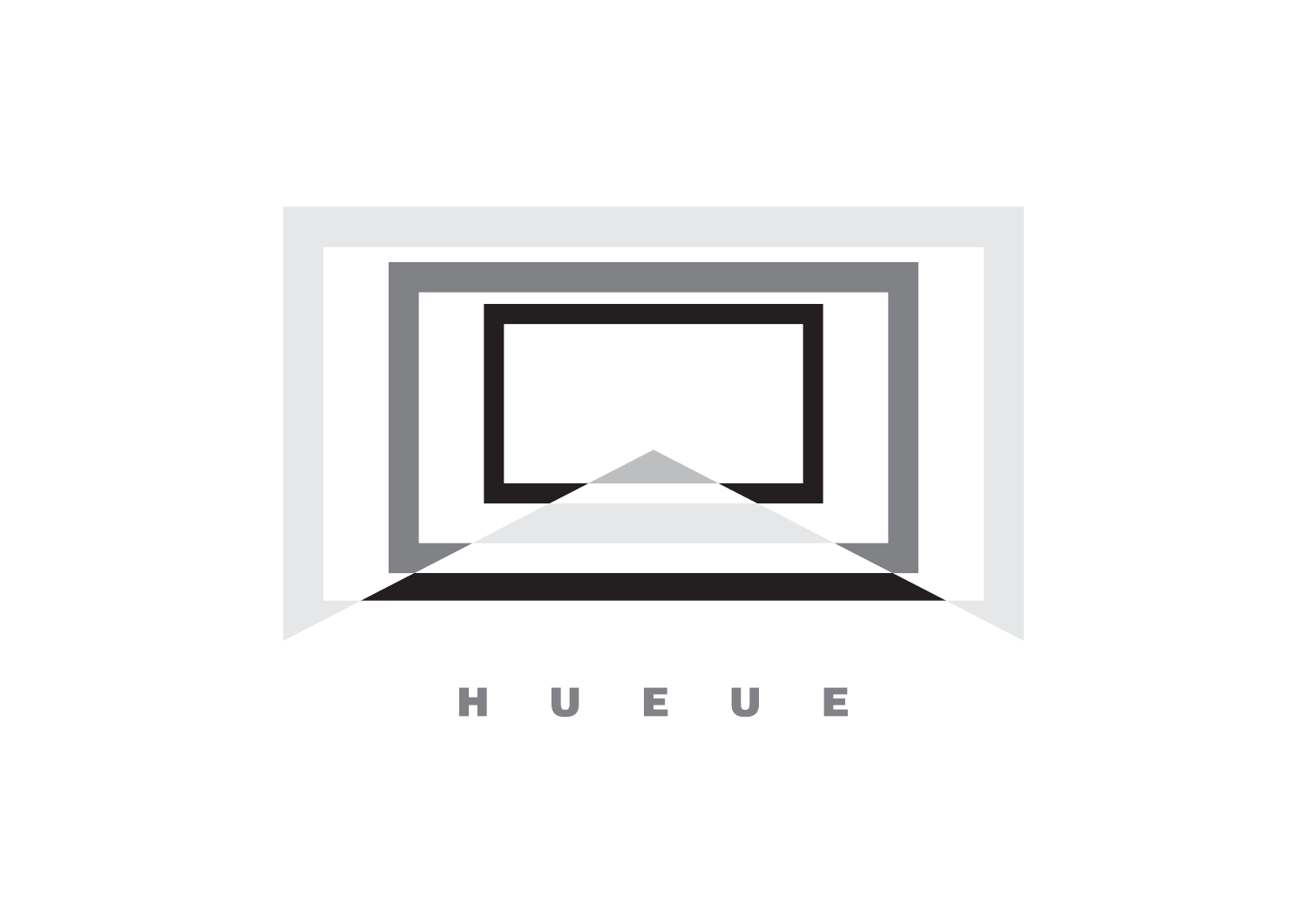Oxygen both sustains and decays. Like HUEUE, that sustains the memory and experience of a movie and decays the finer details, taking the colour, sound and movement by creating a new form.

The poster acts as a primer for the viewer, it provides context and serves to ready them mentally for the journey. As they progress through the movie, the colours help to revisit and sustain memories of the movie and its acts and create a connection as they recognise visual themes and motifs.

The journey through the colours is a journey through time.

Time by its very nature drives decay and as the viewer moves through the journey the colour decays into larger sizes until it disappers completely. Due to this decay viewers cannot go back or revisit what has been lost.

The sound is an aural representation of digital decay, corruption of the bits and bytes that form the backbone of contemporary media as well as being mimetic of the frenetic movements of carrion insects as they break down a carcass.

## Sustain & Decay

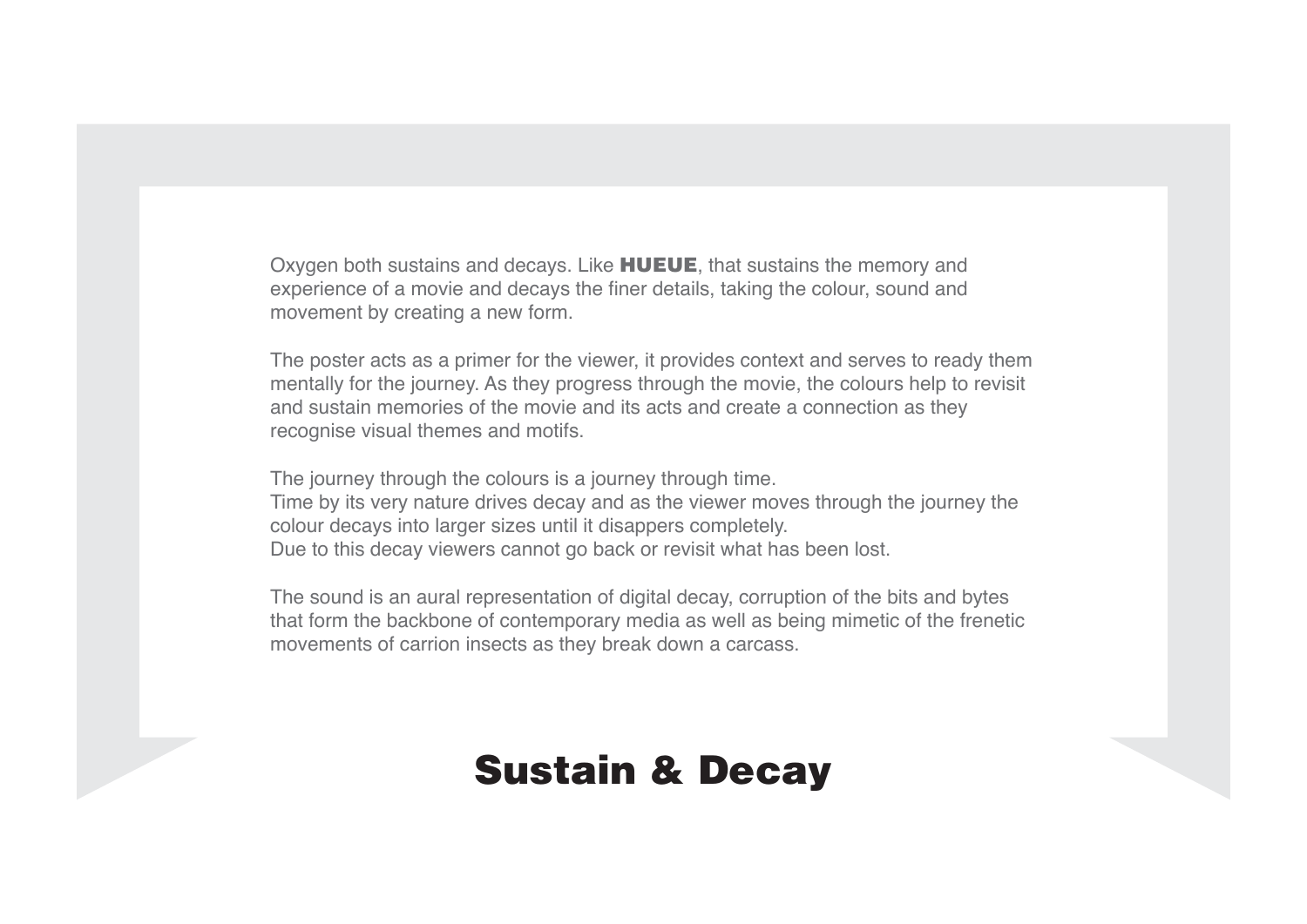**HUEUE** visualises the average colours used throughout a chosen movie and presents them in a unique form of escapism.

This is achieved in three sections:

First a representative sample of the frames and the entire audio track is captured. Then the average colour of each frame is calculated and the audio is compressed through the ratio of 120:1.

Finally the program plays all these components together to create a unique experience for the viewer

To do this, the length of the movie is divided by 60 (base calculate of time) to provide the frame skip. The frame skip will then determine which fame to be used. For the sound, the equation playbackSpeed = movieLengthInSecs/(movieLengthInSecs/120) is utilised. movieLengthInSecs/120 calculates the playback time in seconds and movieLengthInSecs/(movieLengthInSecs/120) calculates the final speed of the audio track to achieve the previously calculated playback time.

#### About

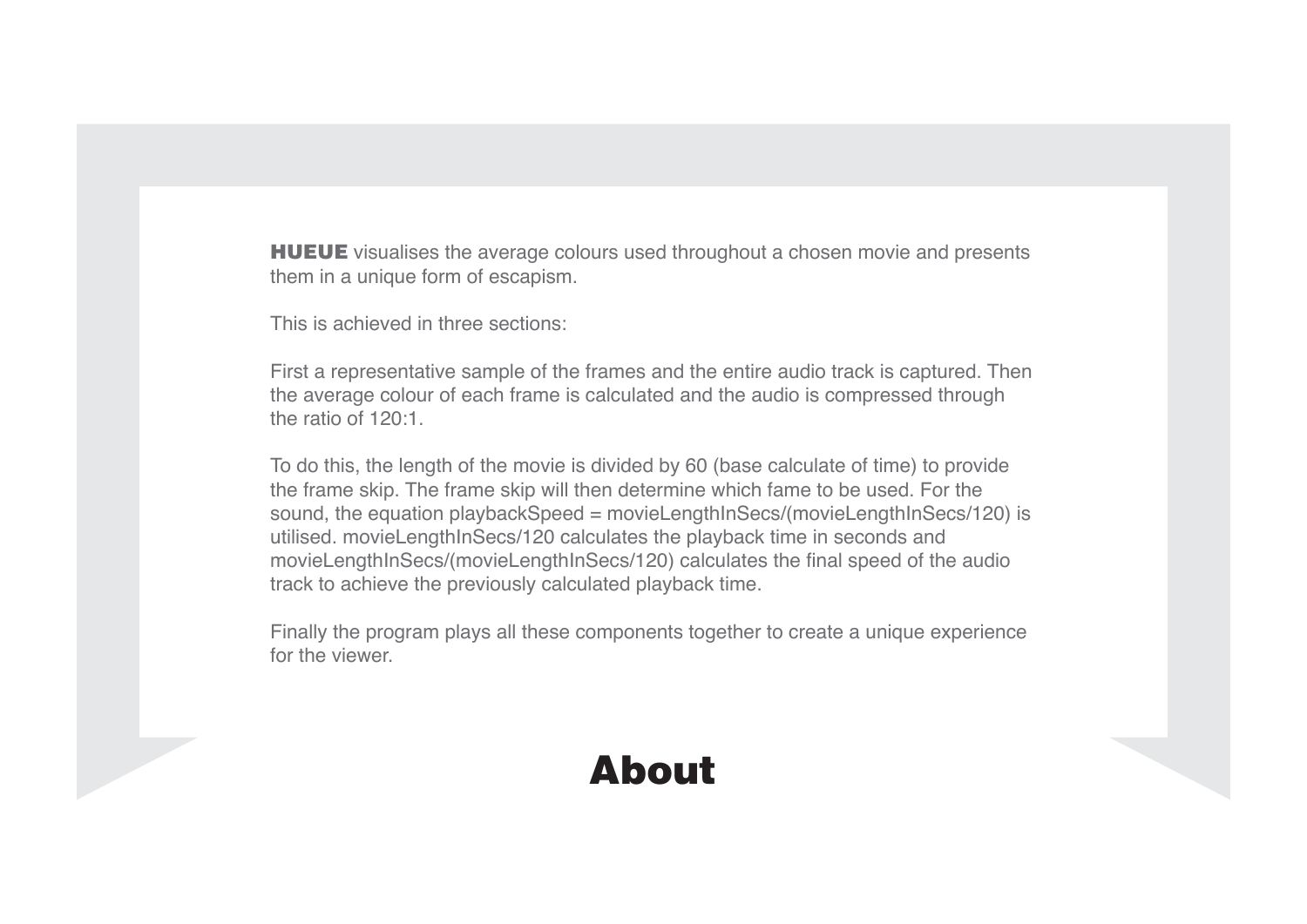HUEUE aims to capture the colour story of a movie and present it in an accessible time frame of a minute. Movies at their simplest are colour, sound and motion.

HUEUE aims to distil any movie into these basic forms and generate a unique form of escapism, bring the audience on a journey into the movie itself.

HUEUE creates a tunnel effect. The effect indicates an impression of a portal. This is intended to give life to the escapism and create a more concrete feeling of the journey with the aid of sequential colours flowing from the movie. The audio is condensed creating a pitch shift, simulating the Doppler effect. All these elements create an experience that accelerate the viewer into the escapism and further into the movie.

### Statement of Work

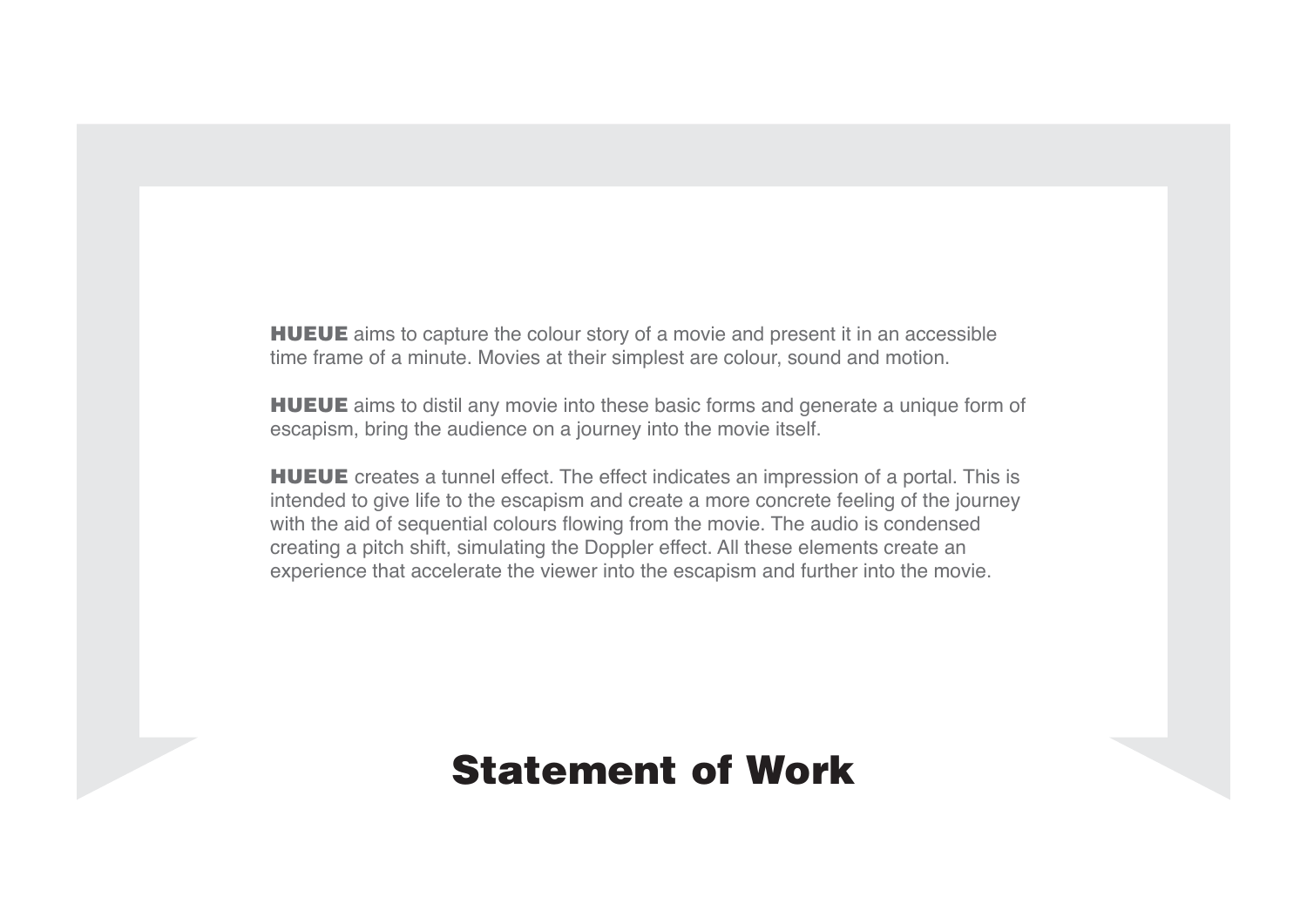



# Installation Senario





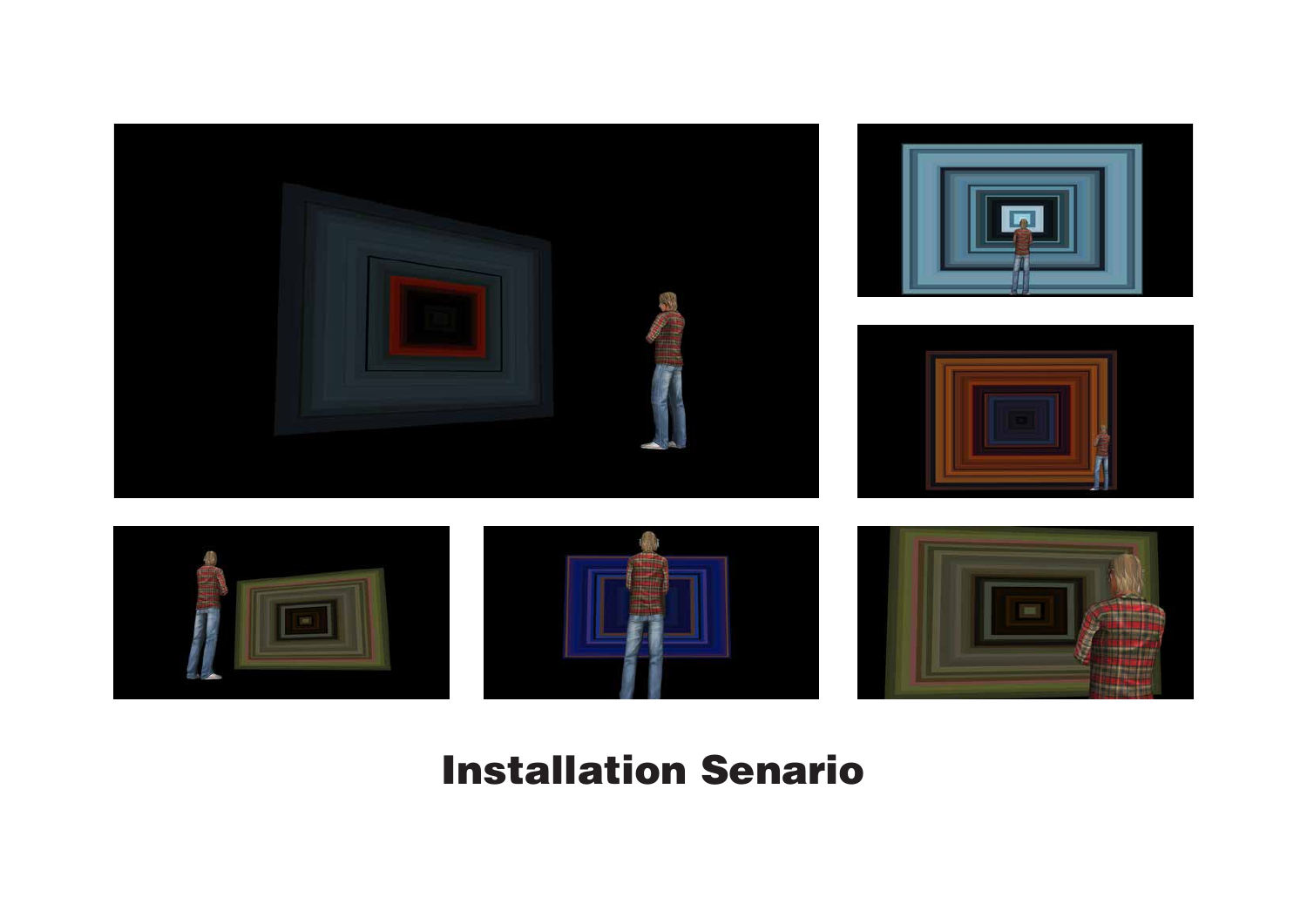







# Gallery Display